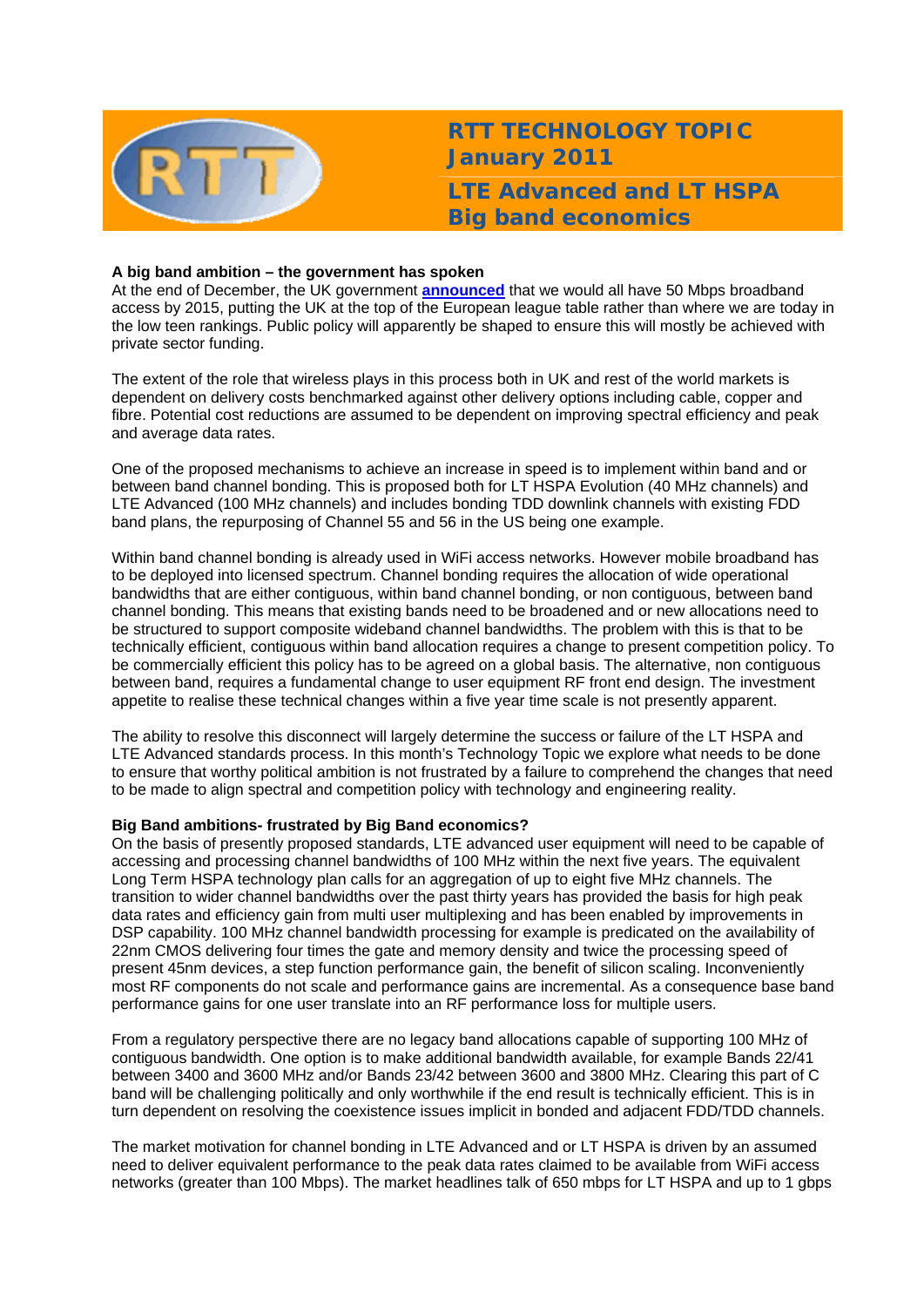for LTE Advanced. In the real world channel bonding can deliver high peak data rates to an individual user only at a disproportionate opportunity cost to other proximate users. If other users are also channel bonding, everyone loses out.

In WiFi systems there are three non over lapping 20 MHz channels available at 2.4 GHz within 80 MHz of operational bandwidth and eight 20 MHz channels at 5 GHz within 200 MHz of operational bandwidth. WiFi channel bonding either combines two of these carriers into one within band 40 MHz channel or channel bonds a 2.4 GHz channel with a 5 GHz channel with the theoretical intention of doubling throughput. In practice the increase in adjacent channel interference with in band bonding cancels out most of the theoretical gain and in many cases results in a loss of net throughput in terms of multi user performance.

The reasons for this are subtle but significant. In a 20 MHz OFDM WiFI channel with a peak processing rate of 54 Mbps, the data stream is block and forward error encoded and multiplexed on to 48 sub channels each of which are modulated using 64 QAM. The modulated sub channels are multiplexed with four pilot tones to provide a reference for demodulation and bracketed with 12 zero filled guard band sub channels. The sub channels are then block processed using a 64 point FFT and sent as samples to the RF modulator after passing through the based band digital to analogue converter. The products of the FFT modulation occupy about 17 MHz of the 20 MHz channel. A bonded channel doubles the size of the FFT (128 points) and doubles the sampling and clock rates. The problem revolves around how to filter the 40 MHz and 20 MHz channels. Ideally in a superhet there would be two switched filters in the IF stage and an unswitched anti aliasing filter at baseband. As this is costly, the normal solution is just to filter at the 40 MHz channel spacing. Additionally for cost reasons most transceivers are direct conversion rather than superhet. A 40 MHz direct conversion receiver will experience something of the order of a 60 dB loss of ACI protection to the adjacent 20 MHz carrier compared with a superhet centred on a 20 MHz channel. It might be assumed that the FFT provides enough filtering to off set this but in practice the composite SinX/X response of the sum of the receiver FFT bins results in bin leakage which pulls down the channel rejection floor for the receiver to 25 to 30 dB. The result will be a significant reduction in range for the 40 MHz transceiver, of the order of 60%. This is due to a loss of sensitivity and selectivity on the receive path. On the transmit path the channel bonded waveform will lose a minimum of three dB of power per OFDM bin. (The TX power output is spread over twice the channel bandwidth of a 20 MHz channel). PA back off will probably make this worse.

The other problem is that channel bonding reduces the opportunities for frequency reuse particularly in the 2.4 GHz band with at most two frequencies rather than the three previously available. With a three channel re use, a throughput of between 22 and 36 Mbps could be supported. With two channel re use this drops to 11 Mbps. A more detailed analysis of this is available in a **[TI White Paper.](http://focus.ti.com/lit/wp/sply003/sply003.pdf)**

There are potentially two schools of thought as to how this experience applies to LTE TDD and or LT HSPA. One school of thought is that conventional frequency re use is no longer needed as other mechanisms fulfil the same function. For instance different users can be separated by being allocated different OFDM sub carrier groups and resource blocks within an extended wide band channel. The other school of thought is that traditional frequency re use really works rather well and usefully exploits spatial separation between users and WiFI access nodes or between users and LTE e node B stations.

Overall efficiency will also be determined by how the spectrum is allocated commercially. The traditional approach to maximising auction income would be to encourage five operators to bid for 20 MHz each. However this would imply all operators using TDD spectrum, for example in Bands 41 or 42, would need to have inter clocked networks and coordinated management of user asymmetry within and between each 20 MHz channel.

Alternatively the assumption is made that user to user interference just averages out. This might be plausible if the five 'sub bands' within a 100 MHz channel could be coordinated both in terms of absolute timing and traffic asymmetry. This however implies one network under the control of one operator with bandwidth leased to multiple service providers.

Another alternative is to enable user equipment to be capable of processing multiple 20 MHz channels across multiple bands. This implies having multiple transmit and receive paths simultaneously active in the RF front end over and above the multiple path channel processing already implicit in MIMO implementation. No one is quite sure how to do this yet and any solution would be significantly more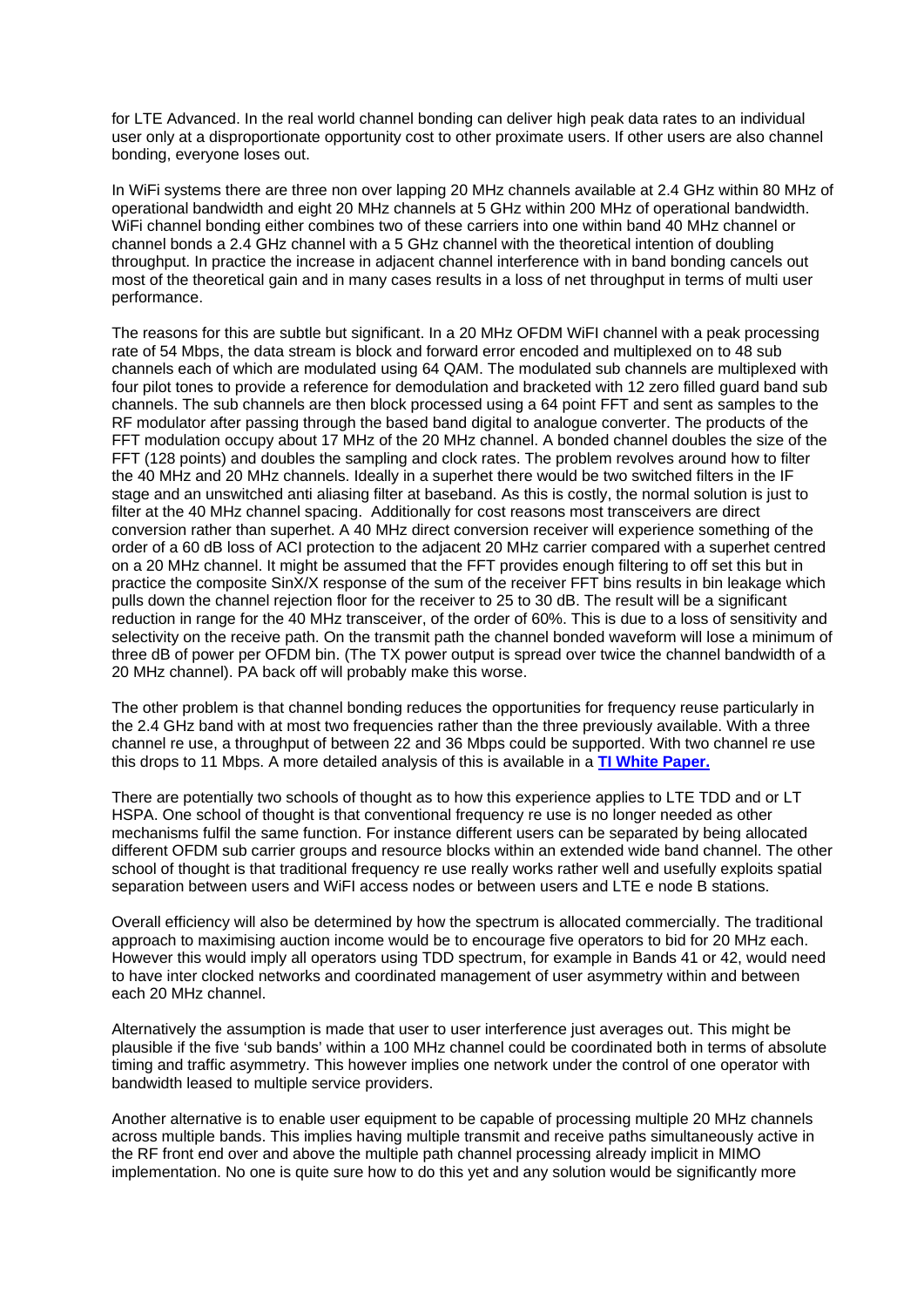complex than an equivalent dual band WiFi transceiver.

Dual carrier channel bonding is being proposed for the US 1900 band and the LTE Advanced and LT HSPA proposals can be regarded as an extension of the bonded channel principle but the consequent RF front end complexity is presently daunting.

2015 seems like a long time away but the RF component industry is already struggling to meet present extended band plan requirements. The combination of MIMO and within band and between band channel bonding would seem to be stretching present R and D resource and RF engineering investment a step too far.

## **The integrated policy challenge**

Part of the problem is that the standards process remains focused on an assumed user appetite for ever high peak data rates. The mechanisms needed to achieve this can be summarised as more bands, wider bands, multiple technologies within a band, channel bonding and MIMO. Each of these has an associated performance cost, coupling a decrease in multiple user spectral efficiency with an increase in component cost and investment risk.

The risks have to be absorbed by the vendor and operator community. The costs have to be absorbed by the operator or user community. Either way they don't make compelling commercial sense.

The regulatory process remains focussed on an assumed need for more spectrum. However to meet the peak data rate objectives implicit in the standard, new or existing spectrum either needs to be allocated or repurposed to be contiguous or requires multi band channel bonding to be implemented in user equipment.

The allocation of existing and new spectrum into contiguous bandwidth is incompatible with present auction policy which remains focused on maximising income to national treasuries. The spectrum can only be accessed efficiently with a single operator. Quite how this can be squared with present competition policy remains unclear. Multi band channel bonding is seen as the answer but is not a realistic alternative within a five year time scale.

More fundamentally these proposals highlight that standards policy should not be determined by subjective market assumption particularly when those assumptions fail to take into account basic technology and engineering reality. Similarly spectral and regulatory and competition policy should not be determined by economists without a detailed understanding of the technology and engineering costs and risks that are explicit outcomes of the decisions being made.

Additionally there is an obvious need to achieve a closer coupling between standards making, spectral policy, regulatory policy and competition policy. We could of course follow the US model of resolving these disconnects by litigation. Indeed it could be argued that the volume of litigation provides a direct measure of the inefficacy of the US standards, regulatory and policy making process. In this context the US 700 MHz band provides a more or less perfect example of the destructive power of poorly conceived poorly executed regulatory policy coupled with an auction process focussed on a short term treasury objective. The stated aim is to provide cost effective urban and rural mobile broadband access. The outcome is income for the legal profession.

The US market is of course increasingly insignificant in global market terms. Nominally it remains the world's third largest market but the two largest markets – China and India – are more than twice as large. Partly by intent and partly by accident the LTE standards process is becoming genuinely global and as such has to deliver technically and commercially efficient connectivity to sovereign nations some of which still have predominantly command and control economies. Twenty years ago GSM had an explicit political purpose, to help unite a disunited Europe. Arguably its economic impact was more profound and global. LTE has an explicit economic purpose but potentially its political impact could be more profound and global.

It will however only be politically efficient if it can be made to be commercially efficient. It can only be commercially efficient if it is technically efficient. This in turn implies that the international standards and regulatory process needs to be focused not on short term political expediency but on long term user experience value across all addressed markets.